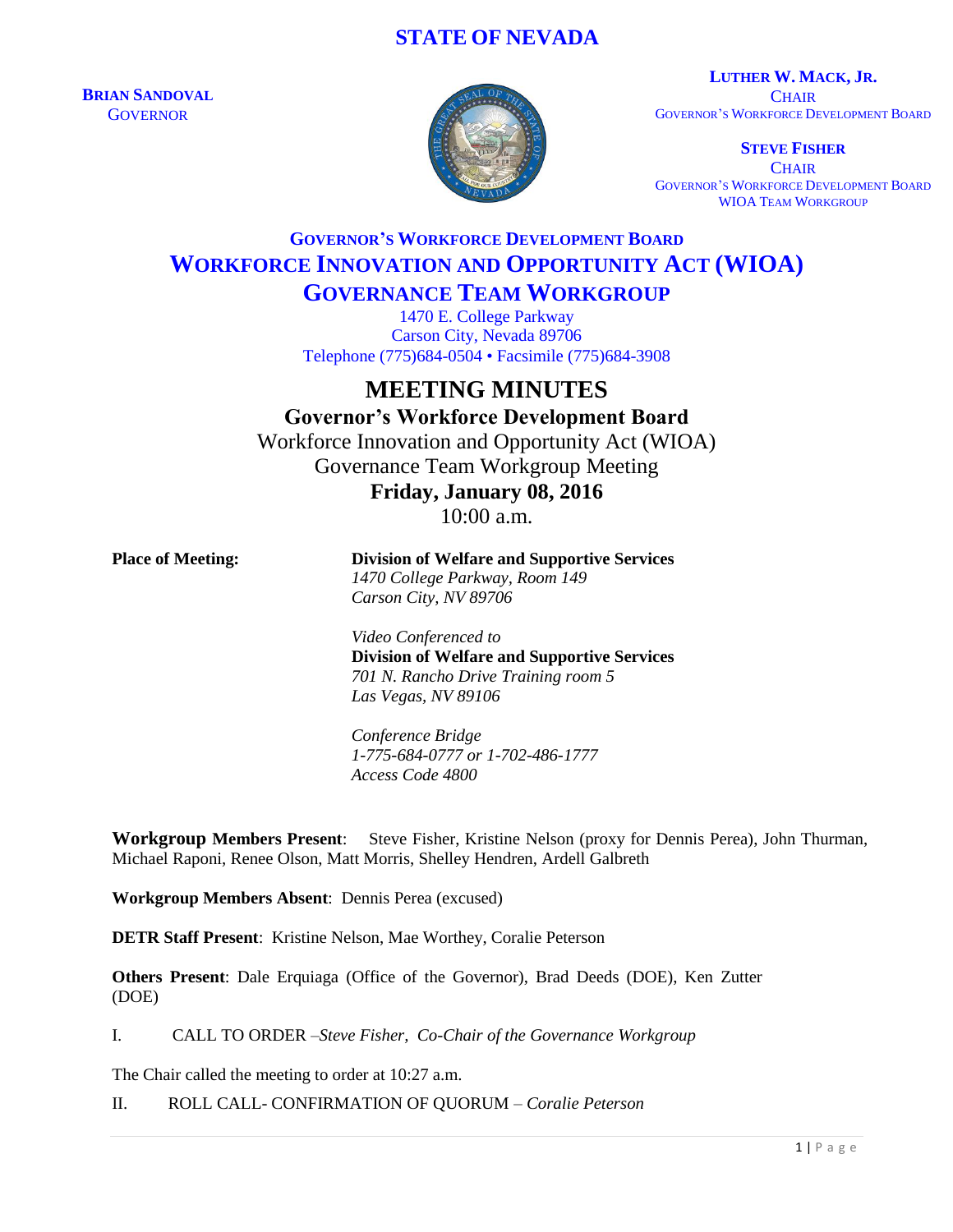Kristine Nelson called roll and informed the Chair that a quorum was present

### III. VERIFICATION OF PUBLIC NOTICE POSTING – *Coralie Peterson*

Ms. Peterson affirmed that the notice and agenda for the January 8, 2016 WIOA Governance Workgroup Meeting was posted at all public locations per NRS 241.020; however, due to a technological difficulty could not be seen on the DETR webpage.

### IV. **FIRST PUBLIC COMMENT(S) –***Steve Fisher*

Members of the public are invited for comment(s). **NO** action may be taken on a matter during public comments until the matter itself has been included on an agenda as an item for *possible action*, and properly noticed pursuant to **[NRS 241.020](http://www.leg.state.nv.us/NRS/NRS-241.html#NRS241Sec020)**. Due to time constraints, the Chair may limit public comments to **three (3) minutes/person**. Please clearly state and spell your full name

The Chair announced the First Public Comment Session and invited members of the public to speak. No comments were made. Hearing none, the Chair moved to the next agenda item.

V. **DISCUSSION/FOR POSSIBLE ACTION:** APPROVAL OF MINUTES: GW meetings held on December 14, 2015 and December 29, 2015 - *Steve Fisher*

The Chair asked for approval of December 14<sup>th</sup>, 2015 and December 29<sup>th</sup>, 2015 Meeting Minutes. Ardell Galbreth made a motion to approve both sets of minutes.

Mike Raponi questioned the references to compliance policies 5, 6, 7 and 9 noted on page three of the December  $29<sup>th</sup>$ , 2015 minutes that he stated they should be removed and he was unsure of what was to be removed.

Kristine Nelson mentioned that what this was referring to was the compliance policy references in the assurances. She was present at this meeting and the direction was to remove the specific WIA references and replace them with a statement that says that state compliance policies are ongoing. This being the case, Mr. Raponi stated that no changes to the minutes draft were necessary from his standpoint.

Mike Raponi seconded the motion. Shelley Hendren abstained from the motion as she had not been present. All others approved the motion and it carried with a majority vote.

## VI. **DISCUSSION/FOR POSSIBLE ACTION:** STATE PLAN REVIEW AND WORK ASSIGNMENTS –*Steve Fisher*

The Chair commented that this item would be skipped as it was addressed in the discussion of Item VII.

## VII. **DISCUSSION/FOR POSSIBLE ACTION:** GWDB STATE PLAN WORKSHOP ASSIGNMENTS –*Steve Fisher*

Mr. Fisher stated that the purpose of this meeting was to discuss their talking points for the Governor's Workforce Development Board meeting scheduled for January 21, 2016, as well as discussing the format for that presentation in that meeting and proposed a possible "mock" presentation at the GW meeting scheduled for January  $15<sup>th</sup>$ , 2015.

Kristine Nelson stated that a revised format for the agenda was sent out because, after discussion with the Governor's Office and at DETR's direction, the presentations were pared back. Rather than having the core program leads presenting each of their items, white papers and "bullet points of light," had been requested from each of them. She went on explain that the presentations will be limited to the opening remarks by the DETR Director, the Governor's Office presenting the Governor's Strategic Plan, and then an overview from Mr. Fisher as the Chair of the Governance Workgroup, who can then open the discussion in a "workshop format" by the Board members.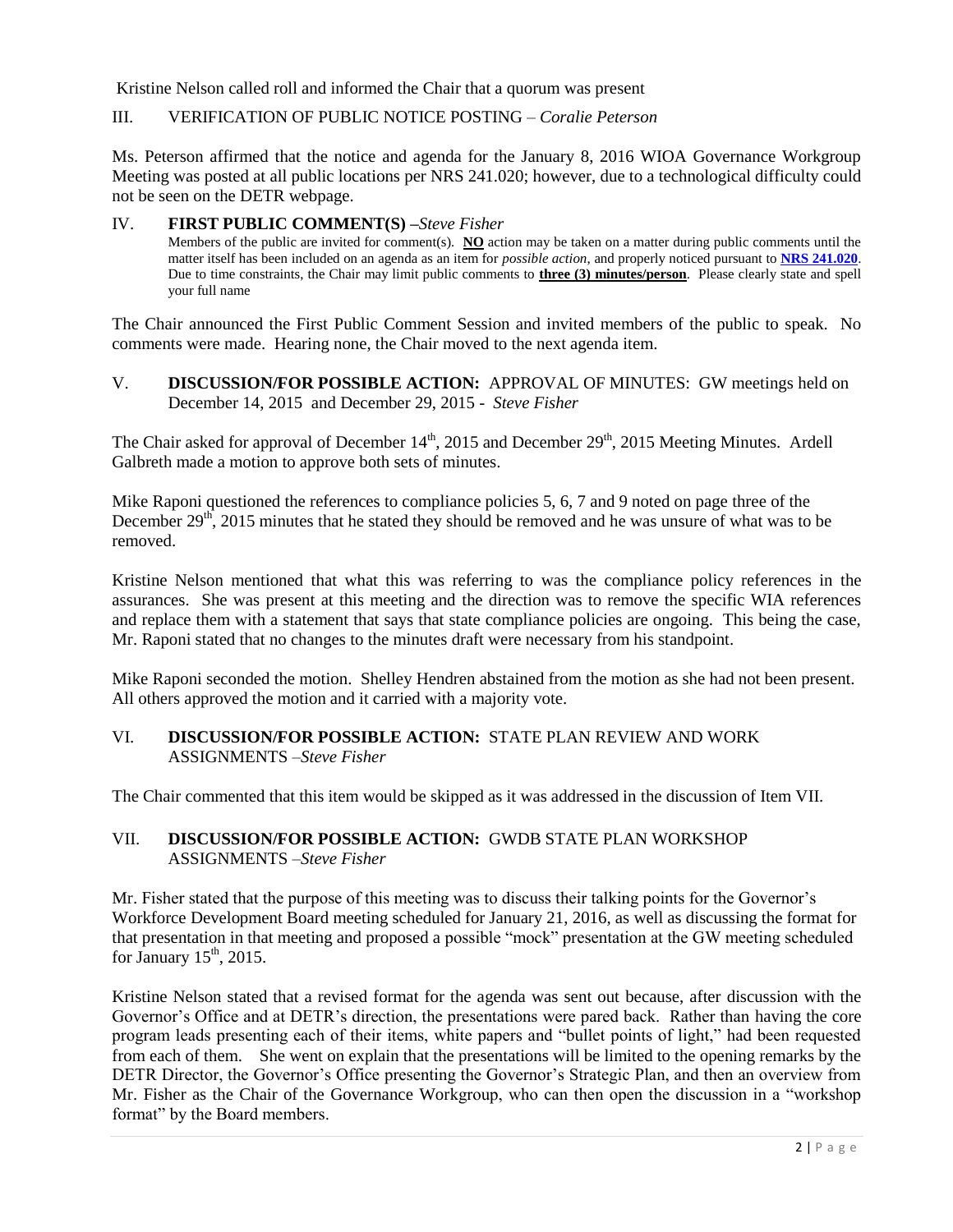Discussion ensued amongst Governance Workgroup members about how best to format/document the *highlights of* and *changes to* their programs as well as noting their references in the State Plan draft.

Dale Erquiaga suggested that they view the State Plan from the vantage of an "outsider" and who may find it valuable in making the State Plan understandable to have a 'Primer' (PowerPoint presentation) to provide:

- Summary of the Plan
- Nevada's Vision
- $\bullet$  Goals
- Strategies
- Operating Mechanisms to reach goals/strategies

He added that then Board members can be given the assignment of reading particular portions of the Plan, with key activities to refer back to the document. He also suggested that each title have an introductory contextual paragraph at the beginning of each Title (program) describing what had *changed* and include page references in the Plan pertinent to their program, which he felt would be helpful to the reader.

Kris Nelson agreed to put together a PowerPoint presentation with the sections, Nevada's vision and reference discussion sheets placed at the end, with instruction to the Board Members to read particular portions of Plan in preparation for their discussion in the meeting. Mr. Fisher added that each of them will add a contextual paragraph as a header for each section.

Ms. Nelson asked who would be moderating the presentation. Mr. Erquiaga stated that he would like Matt Morris to deliver the Governor's strategic vision, with Steve Fisher introducing the State Plan, and also suggested that the Governor's message be included in the 'introductory package.'

VIII. **DISCUSSION/FOR POSSIBLE ACTION:** Discussion and possible action regarding dates, times, and agenda items for future meetings –*Steve Fisher*

Next meeting will be held on Friday, January  $15<sup>th</sup>$ , 2015 at 10:00 a.m.

#### IX. **SECOND PUBLIC COMMENT(S) –** *Steve Fisher*

Members of the public are invited for comment(s). **NO** action may be taken on a matter during public comments until the matter itself has been included on an agenda as an item for *possible action*, and properly noticed pursuant to **[NRS 241.020](http://www.leg.state.nv.us/NRS/NRS-241.html#NRS241Sec020)**. Due to time constraints, the Chair may limit public comments to **three (3) minutes/person**. Please clearly state and spell your full name.

The Chair announced the Second Public Comment Session and invited members to speak. Kristine Nelson announced to the GW members that the current draft of the State Plan (Version 8) was posted publically on January  $7<sup>th</sup>$ , 2016 to DETR's home page, as part of their due diligence to solicit public comment. Public comments are then directed to her at which time the public is further encouraged to attend the meeting.

Ms. Nelson also suggested that that any changes to Version 8 be numbered as 8.1, 8.2, and so on, and GW members agreed. Hearing no further comments, the Chair closed the item and officially adjourned the meeting.

### X. **ADJOURNMENT –** *Steve Fisher*

The Chair adjourned the meeting at 11:00 a.m.

**NOTE:** Agenda items may be taken out of order, combined for consideration by the public body, and/or removed from the agenda at any time. Pursuant to NRS 241.020, no action may be taken upon a matter raised during a period devoted to comments by the general public until the matter itself has been specifically included on an agenda as an item upon which action may be taken. If unable to attend meeting, Members of the WIOA may designate a proxy to act on their behalf.